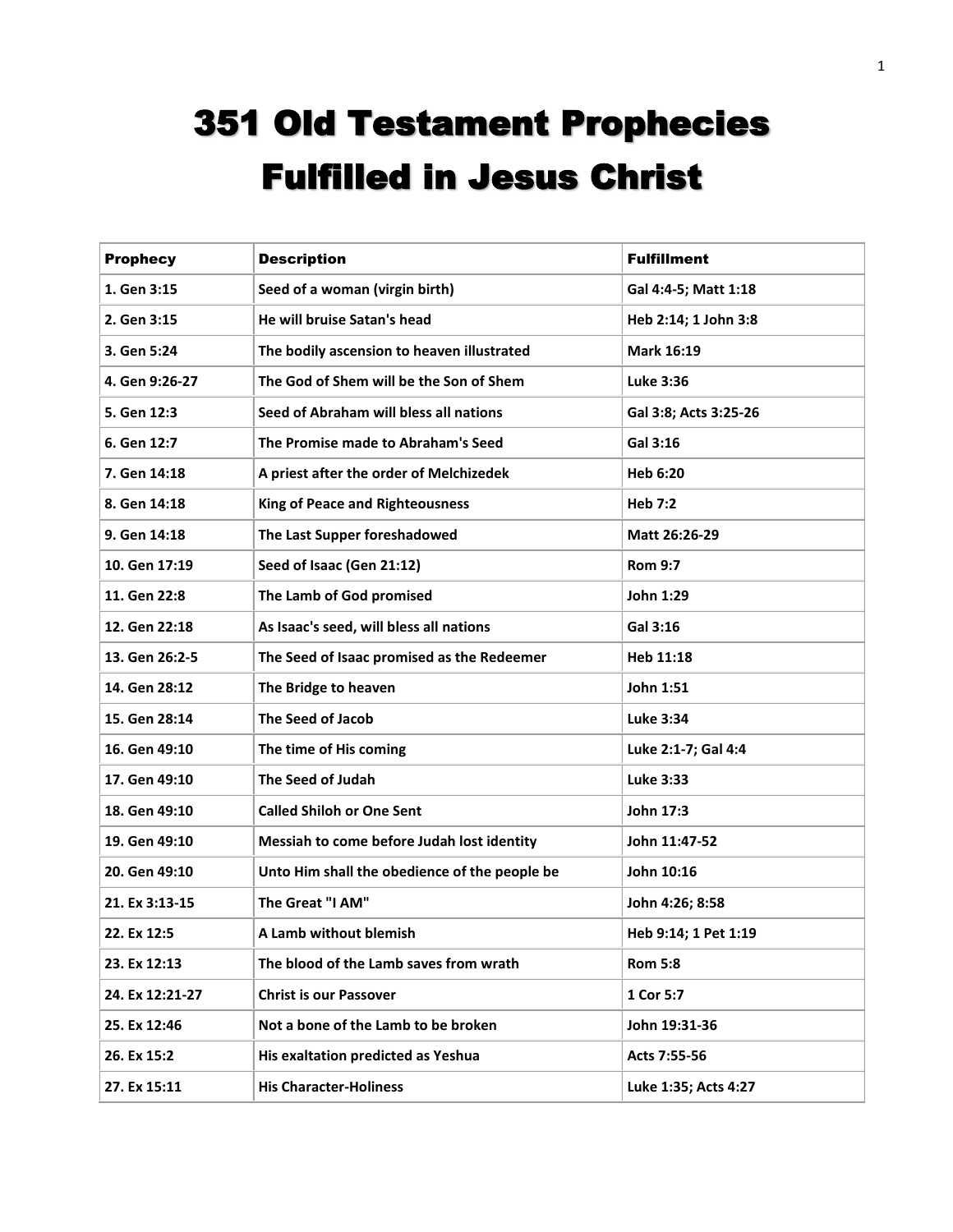| 28. Ex 17:6        | The Spiritual Rock of Israel                    | 1 Cor 10:4                   |
|--------------------|-------------------------------------------------|------------------------------|
| 29. Ex 33:19       | <b>His Character-Merciful</b>                   | <b>Luke 1:72</b>             |
| 30. Lev 1:2-9      | His sacrifice a sweet smelling savor unto God   | <b>Eph 5:2</b>               |
| 31. Lev 14:11      | The leper cleansed-Sign to priesthood           | Luke 5:12-14; Acts 6:7       |
| 32. Lev 16:15-17   | Prefigures Christ's once-for-all death          | Heb 9:7-14                   |
| 33. Lev 16:27      | <b>Suffering outside the Camp</b>               | Matt 27:33; Heb. 13:11-12    |
| 34. Lev 17:11      | The Blood-the life of the flesh                 | Matt 26:28; Mark 10:45       |
| 35. Lev 17:11      | It is the blood that makes atonement            | Rom. 3:23-24; 1 John 1:7     |
| 36. Lev 23:36-37   | The Drink-offering: "If any man thirst"         | John 7:37                    |
| 37. Num 9:12       | Not a bone of Him broken                        | John 19:31-36                |
| 38. Num 21:9       | The serpent on a pole-Christ lifted up          | John 3:14-18; 12:32          |
| 39. Num 24:17      | Time: "I shall see him, but not now."           | John 1:14; Gal 4:4           |
| 40. Deut 18:15     | "This is of a truth that prophet"               | John 6:14                    |
| 41. Deut 18:15-16  | "Had you believed Moses, you would believe me." | John 5:45-47                 |
| 42. Deut 18:18     | Sent by the Father to speak His word            | John 8:28-29                 |
| 43. Deut 18:19     | Whoever will not hear must bear his sin         | Acts 3:22-23                 |
| 44. Deut 21:23     | Cursed is he that hangs on a tree               | Gal 3:10-13                  |
| 45. Joshua 5:14-15 | The Captain of our salvation                    | Heb 2:10                     |
| 46. Ruth 4:4-10    | Christ, our kinsman, has redeemed us            | Eph 1:3-7                    |
| 47.1 Sam 2:35      | <b>A Faithful Priest</b>                        | Heb. 2:17; 3:1-3, 6; 7:24-25 |
| 48.1 Sam 2:10      | Shall be an anointed King to the Lord           | Matt 28:18; John 12:15       |
| 49. 2 Sam 7:12     | <b>David's Seed</b>                             | <b>Matt 1:1</b>              |
| 50. 2 Sam 7:13     | His Kingdom is everlasting                      | 2 Pet 1:11                   |
| 51. 2 Sam 7:14a    | The Son of God                                  | Luke 1:32; Rom 1:3-4         |
| 52. 2 Sam 7:16     | David's house established forever               | Luke 3:31; Rev 22:16         |
| 53. 2 Ki 2:11      | The bodily ascension to heaven illustrated      | Luke 24:51                   |
| 54. 1 Chr 17:11    | <b>David's Seed</b>                             | Matt 1:1; 9:27               |
| 55. 1 Chr 17:12-13 | To reign on David's throne forever              | Luke 1:32-33                 |
| 56. 1 Chr 17:13    | "I will be His Father, Hemy Son."               | Heb 1:5                      |
| 57. Job 9:32-33    | <b>Mediator between man and God</b>             | 1 Tim 2:5                    |
| 58. Job 19:23-27   | The Resurrection predicted                      | John 5:24-29                 |
| 59. Psa 2:1-3      | The enmity of kings foreordained                | Acts 4:25-28                 |
| 60. Psa 2:2        | To own the title, Anointed (Christ)             | John 1:41; Acts 2:36         |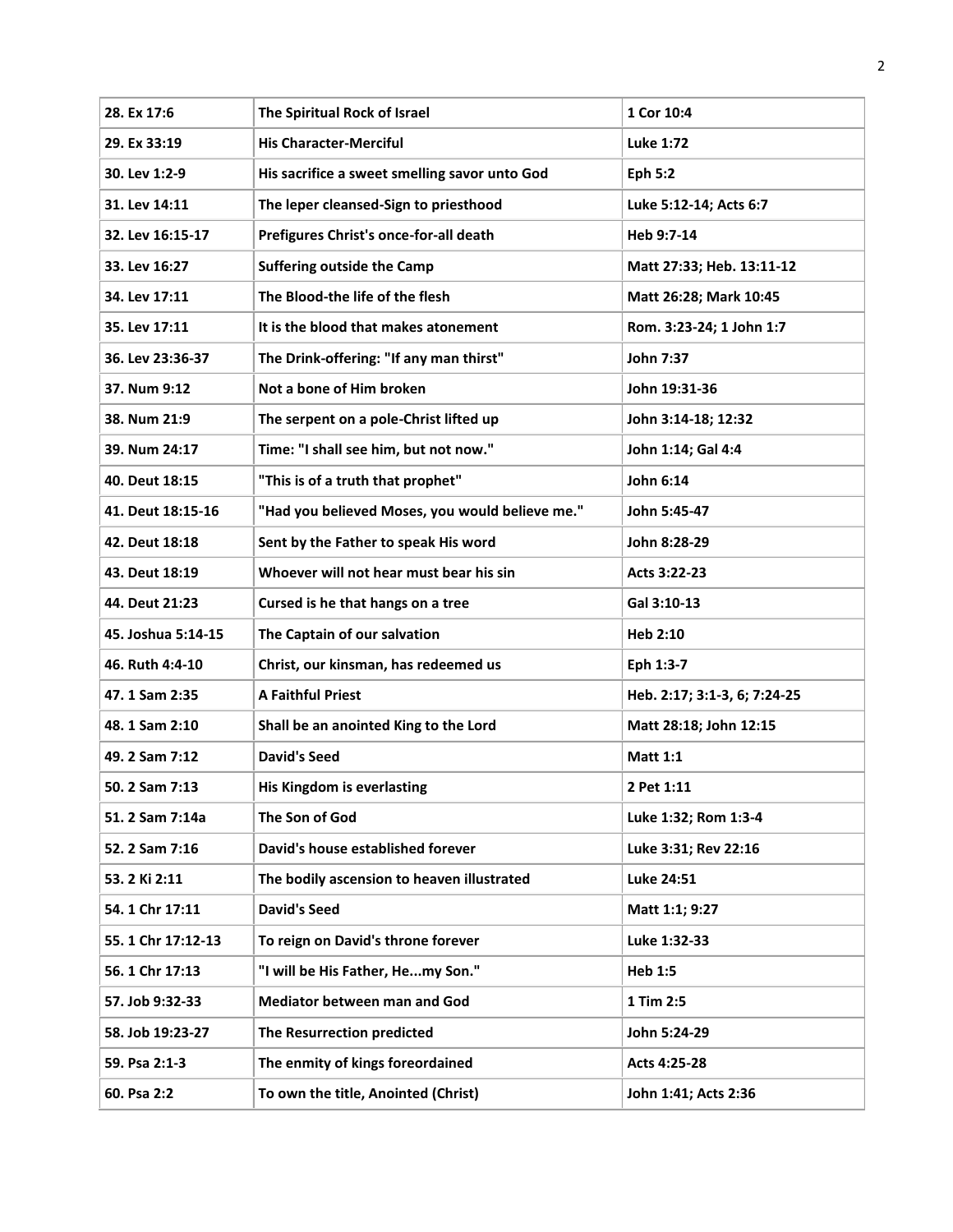| 61. Psa 2:6      | <b>His Character-Holiness</b>                   | John 8:46; Rev 3:7               |
|------------------|-------------------------------------------------|----------------------------------|
| 62. Psa 2:6      | To own the title King                           | <b>Matt 2:2</b>                  |
| 63. Psa 2:7      | <b>Declared the Beloved Son</b>                 | Matt 3:17; Rom 1:4               |
| 64. Psa 2:7-8    | The Crucifixion and Resurrection intimated      | Acts 13:29-33                    |
| 65. Psa 2:8-9    | Rule the nations with a rod of iron             | Rev 2:27; 12:5; 19:15            |
| 66. Psa 2:12     | Life comes through faith in Him                 | John 20:31                       |
| 67. Psa 8:2      | The mouths of babes perfect His praise          | <b>Matt 21:16</b>                |
| 68. Psa 8:5-6    | His humiliation and exaltation                  | Heb 2:5-9                        |
| 69. Psa 9:7-10   | Judge the world in righteousness                | Acts 17:31                       |
| 70. Psa 16:10    | Was not to see corruption                       | Acts 2:31; 13:35                 |
| 71. Psa 16:9-11  | Was to arise from the dead                      | John 20:9                        |
| 72. Psa 17:15    | The resurrection predicted                      | <b>Luke 24:6</b>                 |
| 73. Psa 18:2-3   | The horn of salvation                           | Luke 1:69-71                     |
| 74. Psa 22:1     | Forsaken because of sins of others              | 2 Cor 5:21                       |
| 75. Psa 22:1     | "My God, my God, why have You forsaken me?"     | <b>Matt 27:46</b>                |
| 76. Psa 22:2     | Darkness upon Calvary for three hours           | <b>Matt 27:45</b>                |
| 77. Psa 22:7     | They shoot out the lip and shake the head       | Matt 27:39-44                    |
| 78. Psa 22:8     | "He trusted in God, let Him deliver Him"        | <b>Matt 27:43</b>                |
| 79. Psa 22:9-10  | <b>Born the Savior</b>                          | <b>Luke 2:7</b>                  |
| 80. Psa 22:12-13 | They seek His death                             | John 19:6                        |
| 81. Psa 22:14    | His blood poured out when they pierced His side | John 19:34                       |
| 82. Psa 22:14-15 | <b>Suffered agony on Calvary</b>                | Mark 15:34-37                    |
| 83. Psa 22:15    | <b>He thirsted</b>                              | John 19:28                       |
| 84. Psa 22:16    | They pierced His hands and His feet             | John 19:34-37; 20:27             |
| 85. Psa 22:17-18 | Stripped Him before the stares of men           | Luke 23:34-35                    |
| 86. Psa 22:18    | They parted His garments                        | John 19:23-24                    |
| 87. Psa 22:20-21 | He committed Himself to God                     | Luke 23:46                       |
| 88. Psa 22:20-21 | Satanic power bruising the Redeemer's heel      | Heb 2:14                         |
| 89. Psa 22:22    | <b>His Resurrection declared</b>                | John 20:17                       |
| 90. Psa 22:27-28 | He shall be the governor of the nations         | Col 1:16                         |
| 91. Psa 22:31    | "It is finished"                                | John 19:30; Heb 10:10-12, 14, 18 |
| 92. Psa 23:1     | "I am the Good Shepherd"                        | John 10:11; 1 Pet 2:25           |
| 93. Psa 24:3     | <b>His exaltation predicted</b>                 | Acts 1:11; Phil 2:9              |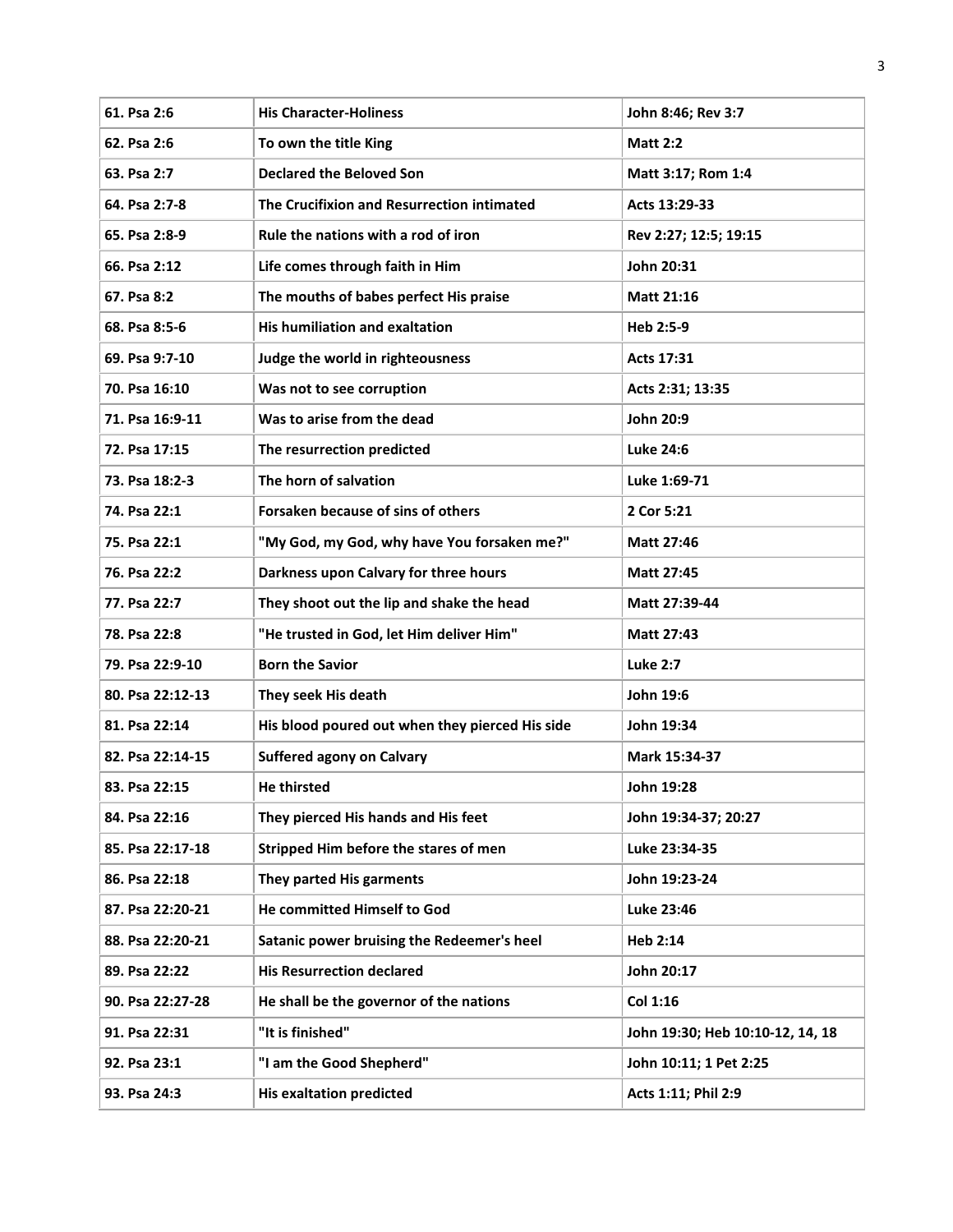| 94. Psa 30:3      | <b>His resurrection predicted</b>              | <b>Acts 2:32</b>          |
|-------------------|------------------------------------------------|---------------------------|
| 95. Psa 31:5      | "Into Your hands I commit my spirit"           | Luke 23:46                |
| 96. Psa 31:11     | His acquaintances fled from Him                | <b>Mark 14:50</b>         |
| 97. Psa 31:13     | They took counsel to put Him to death          | Matt 27:1; John 11:53     |
| 98. Psa 31:14-15  | "He trusted in God, let Him deliver him"       | <b>Matt 27:43</b>         |
| 99. Psa 34:20     | Not a bone of Him broken                       | John 19:31-36             |
| 100. Psa 35:11    | False witnesses rose up against Him            | Matt 26:59                |
| 101. Psa 35:19    | He was hated without a cause                   | John 15:25                |
| 102. Psa 38:11    | His friends stood afar off                     | Luke 23:49                |
| 103. Psa 38:12    | Enemies try to entangle Him by craft           | Mark 14:1; Matt 22:15     |
| 104. Psa 38:12-13 | <b>Silent before His accusers</b>              | Matt 27:12-14             |
| 105. Psa 38:20    | He went about doing good                       | Acts 10:38                |
| 106. Psa 40:2-5   | The joy of His resurrection predicted          | John 20:20                |
| 107. Psa 40:6-8   | His delight-the will of the Father             | John 4:34; Heb 10:5-10    |
| 108. Psa 40:9     | He was to preach the Righteousness in Israel   | <b>Matt 4:17</b>          |
| 109. Psa 40:14    | Confronted by adversaries in the Garden        | John 18:4-6               |
| 110. Psa 41:9     | <b>Betrayed by a familiar friend</b>           | John 13:18                |
| 111. Psa 45:2     | Words of Grace come from His lips              | John 1:17; Luke 4:22      |
| 112. Psa 45:6     | To own the title, God or Elohim                | <b>Heb 1:8</b>            |
| 113. Psa 45:7     | A special anointing by the Holy Spirit         | Matt 3:16; Heb. 1:9       |
| 114. Psa 45:7-8   | <b>Called the Christ (Messiah or Anointed)</b> | <b>Luke 2:11</b>          |
| 115. Psa 45:17    | His name remembered forever                    | Eph 1:20-21; Heb. 1:8     |
| 116. Psa 55:12-14 | Betrayed by a friend, not an enemy             | John 13:18                |
| 117. Psa 55:15    | <b>Unrepentant death of the Betrayer</b>       | Matt 27:3-5; Acts 1:16-19 |
| 118. Psa 68:18    | To give gifts to men                           | Eph 4:7-16                |
| 119. Psa 68:18    | <b>Ascended into Heaven</b>                    | Luke 24:51                |
| 120. Psa 69:4     | <b>Hated without a cause</b>                   | John 15:25                |
| 121. Psa 69:8     | A stranger to own brethren                     | John 1:11; 7:5            |
| 122. Psa 69:9     | Zealous for the Lord's House                   | John 2:17                 |
| 123. Psa 69:14-20 | Messiah's anguish of soul before crucifixion   | Matt 26:36-45             |
| 124. Psa 69:20    | "My soul is exceeding sorrowful"               | <b>Matt 26:38</b>         |
| 125. Psa 69:21    | Given vinegar in thirst                        | Matt 27:34                |
| 126. Psa 69:26    | The Savior given and smitten by God            | John 17:4; 18:11          |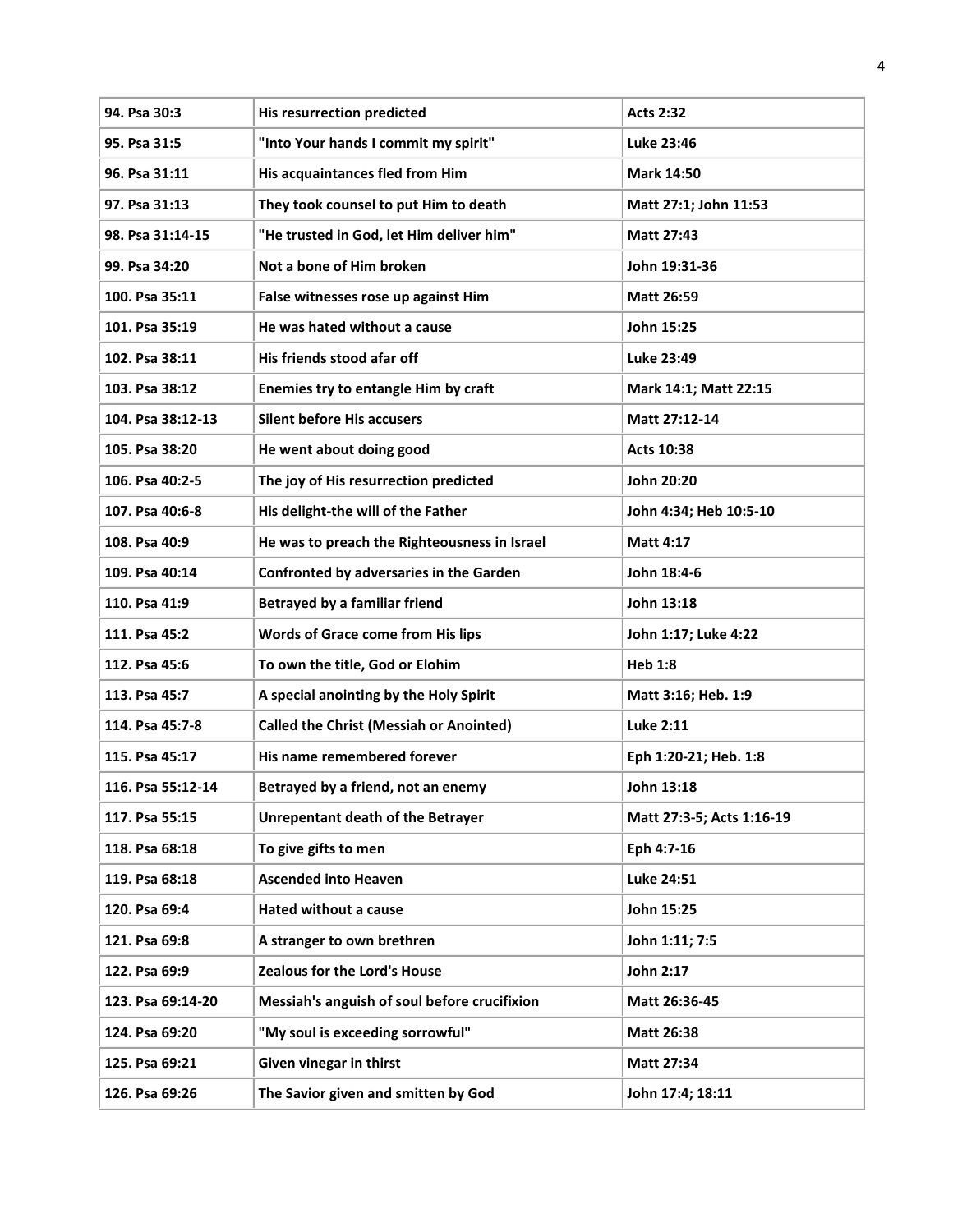| 127. Psa 72:10-11  | Great persons were to visit Him                 | Matt 2:1-11              |
|--------------------|-------------------------------------------------|--------------------------|
| 128. Psa 72:16     | The corn of wheat to fall into the Ground       | John 12:24-25            |
| 129. Psa 72:17     | Belief on His name will produce offspring       | John 1:12-13             |
| 130. Psa 72:17     | All nations shall be blessed by Him             | <b>Gal 3:8</b>           |
| 131. Psa 72:17     | All nations shall call Him blessed              | John 12:13; Rev 5:8-12   |
| 132. Psa 78:1-2    | He would teach in parables                      | Matt 13:34-35            |
| 133. Psa 78:2b     | To speak the Wisdom of God with authority       | <b>Matt 7:29</b>         |
| 134. Psa 80:17     | The Man of God's right hand                     | Mark 14:61-62            |
| 135. Psa 88        | The Suffering and Reproach of Calvary           | Matt 27:26-50            |
| 136. Psa 88:8      | They stood afar off and watched                 | Luke 23:49               |
| 137. Psa 89:27     | Firstborn                                       | Col 1:15-18              |
| 138. Psa 89:27     | <b>Emmanuel to be higher than earthly kings</b> | Luke 1:32-33             |
| 139. Psa 89:35-37  | David's Seed, throne, kingdom endure forever    | Luke 1:32-33             |
| 140. Psa 89:36-37  | <b>His character-Faithfulness</b>               | Rev 1:5; 19:11           |
| 141. Psa 90:2      | He is from everlasting (Micah 5:2)              | John 1:1                 |
| 142. Psa 91:11-12  | Identified as Messianic, used to tempt Christ   | Luke 4:10-11             |
| 143. Psa 97:9      | <b>His exaltation predicted</b>                 | Acts 1:11; Eph 1:20      |
| 144. Psa 100:5     | <b>His character-Goodness</b>                   | Matt 19:16-17            |
| 145. Psa 102:1-11  | The Suffering and Reproach of Calvary           | John 19:16-30            |
| 146. Psa 102:25-27 | <b>Messiah is the Preexistent Son</b>           | Heb 1:10-12              |
| 147. Psa 109:25    | <b>Ridiculed</b>                                | Matt 27:39               |
| 148. Psa 110:1     | <b>Son of David</b>                             | Matt 22:42-43            |
| 149. Psa 110:1     | To ascend to the right-hand of the Father       | <b>Mark 16:19</b>        |
| 150. Psa 110:1     | David's son called Lord                         | Matt 22:44-45            |
| 151. Psa 110:4     | A priest after Melchizedek's order              | <b>Heb 6:20</b>          |
| 152. Psa 112:4     | His character-Compassionate, Gracious, et al    | <b>Matt 9:36</b>         |
| 153. Psa 118:17-18 | <b>Messiah's Resurrection assured</b>           | Luke 24:5-7; 1 Cor 15:20 |
| 154. Psa 118:22-23 | The rejected stone is Head of the corner        | Matt 21:42-43            |
| 155. Psa 118:26a   | The Blessed One presented to Israel             | <b>Matt 21:9</b>         |
| 156. Psa 118:26b   | To come while Temple standing                   | Matt 21:12-15            |
| 157. Psa 132:11    | The Seed of David (the fruit of His Body)       | Luke 1:32; Act 2:30      |
| 158. Psa 129:3     | He was scourged                                 | <b>Matt 27:26</b>        |
| 159. Psa 138:1-6   | The supremacy of David's Seed amazes kings      | <b>Matt 2:2-6</b>        |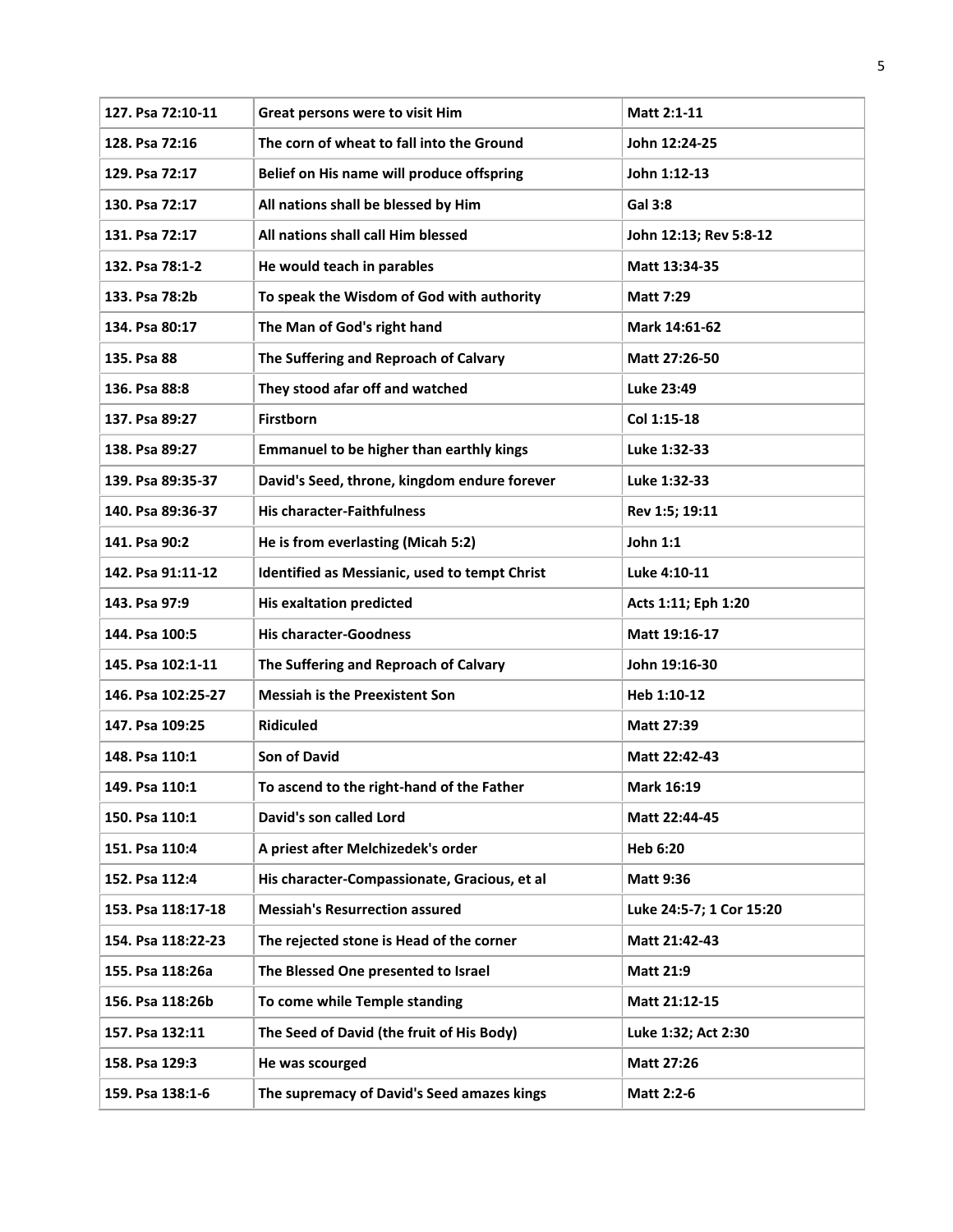| 160. Psa 147:3-6 | The earthly ministry of Christ described       | <b>Luke 4:18</b>                 |
|------------------|------------------------------------------------|----------------------------------|
| 161. Prov 1:23   | He will send the Spirit of God                 | John 16:7                        |
| 162. Prov 8:23   | <b>Foreordained from everlasting</b>           | Rev 13:8; 1 Pet 1:19-20          |
| 163. Song 5:16   | The altogether lovely One                      | John 1:17                        |
| 164. Isa 2:3     | He shall teach all nations                     | John 4:25                        |
| 165. Isa 2:4     | He shall judge among the nations               | John 5:22                        |
| 166. Isa 6:1     | When Isaiah saw His glory                      | John 12:40-41                    |
| 167. Isa 6:8     | The One Sent by God                            | John 12:38-45                    |
| 168. Isa 6:9-10  | Parables fall on deaf ears                     | Matt 13:13-15                    |
| 169. Isa 6:9-12  | <b>Blinded to Christ and deaf to His words</b> | Acts 28:23-29                    |
| 170. Isa 7:14    | To be born of a virgin                         | Luke 1:35                        |
| 171. Isa 7:14    | To be Emmanuel-God with us                     | Matt 1:18-23; 1 Tim 3:16         |
| 172. Isa 8:8     | <b>Called Emmanuel</b>                         | <b>Matt 28:20</b>                |
| 173. Isa 8:14    | A stone of stumbling, a Rock of offense        | 1 Pet 2:8                        |
| 174. Isa 9:1-2   | His ministry to begin in Galilee               | Matt 4:12-17                     |
| 175. Isa 9:6     | A child born-Humanity                          | Luke 1:31                        |
| 176. Isa 9:6     | A Son given-Deity                              | Luke 1:32; John 1:14; 1 Tim 3:16 |
| 177. Isa 9:6     | Declared to be the Son of God with power       | Rom 1:3-4                        |
| 178. Isa 9:6     | The Wonderful One, Peleh                       | <b>Luke 4:22</b>                 |
| 179. Isa 9:6     | The Counselor, Yaatz                           | Matt 13:54                       |
| 180. Isa 9:6     | The Mighty God, El Gibor                       | 1 Cor 1:24; Titus 2:3            |
| 181. Isa 9:6     | The Everlasting Father, Avi Adth               | John 8:58; 10:30                 |
| 182. Isa 9:6     | The Prince of Peace, Sar Shalom                | John 16:33                       |
| 183. Isa 9:7     | To establish an everlasting kingdom            | Luke 1:32-33                     |
| 184. Isa 9:7     | <b>His Character-Just</b>                      | John 5:30                        |
| 185. Isa 9:7     | No end to his Government, Throne, and Peace    | Luke 1:32-33                     |
| 186. Isa 11:1    | <b>Called a Nazarene-the Branch, Netzer</b>    | <b>Matt 2:23</b>                 |
| 187. Isa 11:1    | A rod out of Jesse-Son of Jesse                | Luke 3:23-32                     |
| 188. Isa 11:2    | Anointed One by the Spirit                     | Matt 3:16-17; Acts 10:38         |
| 189. Isa 11:2    | His Character-Wisdom, Knowledge, et al         | Col 2:3                          |
| 190. Isa 11:3    | He would know their thoughts                   | Luke 6:8; John 2:25              |
| 191. Isa 11:4    | Judge in righteousness                         | Acts 17:31                       |
| 192. Isa 11:4    | Judges with the sword of His mouth             | Rev 2:16; 19:11, 15              |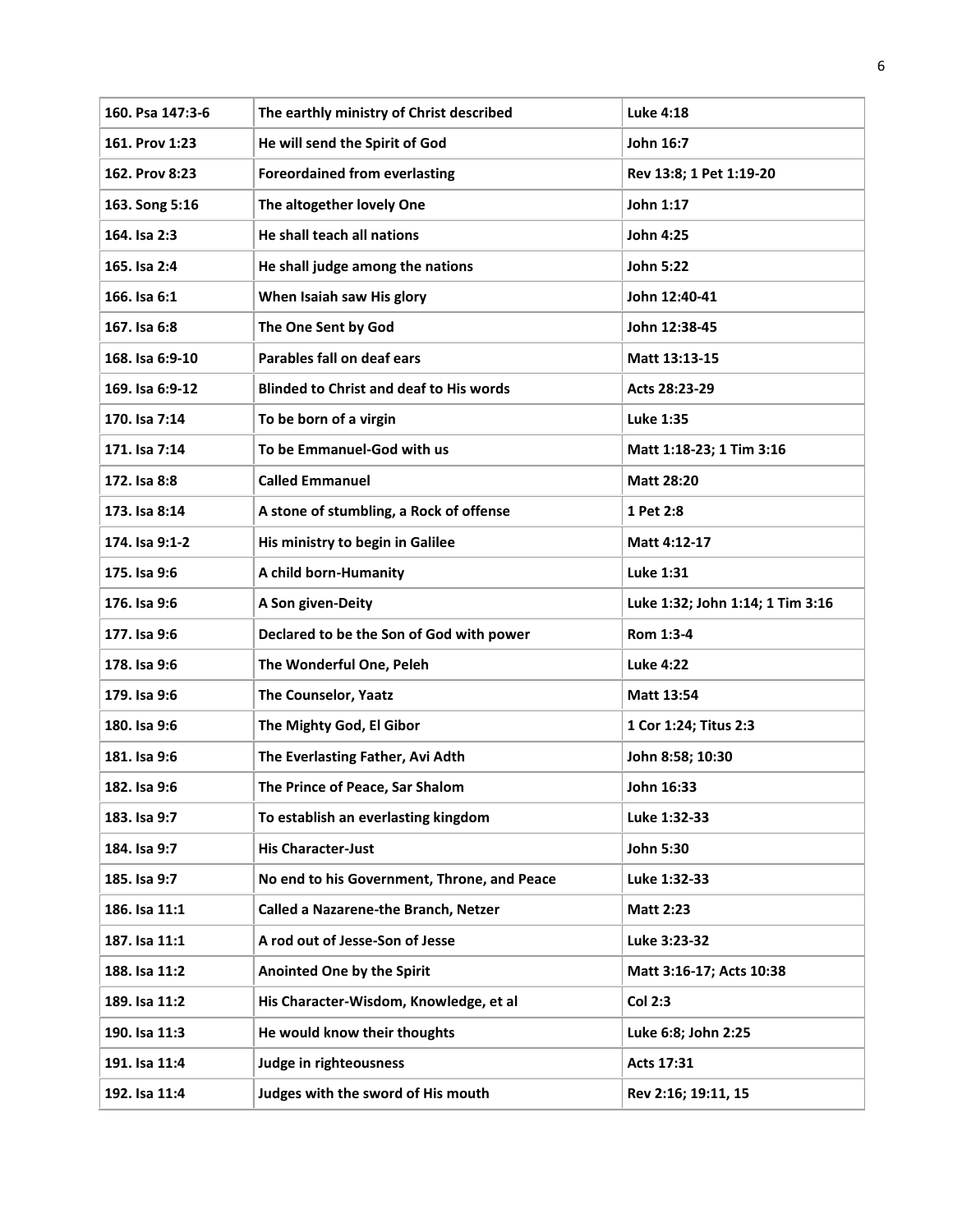| 193. Isa 11:5     | <b>Character: Righteous &amp; Faithful</b>      | <b>Rev 19:11</b>       |
|-------------------|-------------------------------------------------|------------------------|
| 194. Isa 11:10    | The Gentiles seek Him                           | John 12:18-21          |
| 195. Isa 12:2     | <b>Called Jesus-Yeshua</b>                      | <b>Matt 1:21</b>       |
| 196. Isa 22:22    | The One given all authority to govern           | <b>Rev 3:7</b>         |
| 197. Isa 25:8     | The Resurrection predicted                      | 1 Cor 15:54            |
| 198. Isa 26:19    | His power of Resurrection predicted             | Matt 27:50-54          |
| 199. Isa 28:16    | The Messiah is the precious corner stone        | Acts 4:11-12           |
| 200. Isa 28:16    | <b>The Sure Foundation</b>                      | 1 Cor 3:11; Matt 16:18 |
| 201. Isa 29:13    | He indicated hypocritical obedience to His Word | Matt 15:7-9            |
| 202. Isa 29:14    | The wise are confounded by the Word             | 1 Cor 1:18-31          |
| 203. Isa 32:2     | A Refuge-A man shall be a hiding place          | <b>Matt 23:37</b>      |
| 204. Isa 35:4     | He will come and save you                       | <b>Matt 1:21</b>       |
| 205. Isa 35:5-6   | To have a ministry of miracles                  | Matt 11:2-6            |
| 206. Isa 40:3-4   | <b>Preceded by forerunner</b>                   | John 1:23              |
| 207. Isa 40:9     | "Behold your God"                               | John 1:36; 19:14       |
| 208. Isa 40:10    | He will come to reward                          | <b>Rev 22:12</b>       |
| 209. Isa 40:11    | A shepherd-compassionate life-giver             | John 10:10-18          |
| 210. Isa 42:1-4   | The Servant-as a faithful, patient redeemer     | Matt 12:18-21          |
| 211. Isa 42:2     | <b>Meek and lowly</b>                           | Matt 11:28-30          |
| 212. Isa 42:3     | He brings hope for the hopeless                 | John 4                 |
| 213. Isa 42:4     | The nations shall wait on His teachings         | John 12:20-26          |
| 214. Isa 42:6     | The Light (salvation) of the Gentiles           | <b>Luke 2:32</b>       |
| 215. Isa 42:1-6   | His is a worldwide compassion                   | Matt 28:19-20          |
| 216. Isa 42:7     | <b>Blind eyes opened</b>                        | John 9:25-38           |
| 217. Isa 43:11    | He is the only Savior                           | <b>Acts 4:12</b>       |
| 218. Isa 44:3     | He will send the Spirit of God                  | John 16:7-13           |
| 219. Isa 45:21-25 | <b>He is Lord and Savior</b>                    | Phil 3:20; Titus 2:13  |
| 220. Isa 45:23    | He will be the Judge                            | John 5:22; Rom 14:11   |
| 221. Isa 46:9-10  | Declares things not yet done                    | John 13:19             |
| 222. Isa 48:12    | The First and the Last                          | John 1:30; Rev 1:8, 17 |
| 223. Isa 48:16-17 | He came as a Teacher                            | <b>John 3:2</b>        |
| 224. Isa 49:1     | Called from the womb-His humanity               | Matt 1:18              |
| 225. Isa 49:5     | A Servant from the womb                         | Luke 1:31; Phil 2:7    |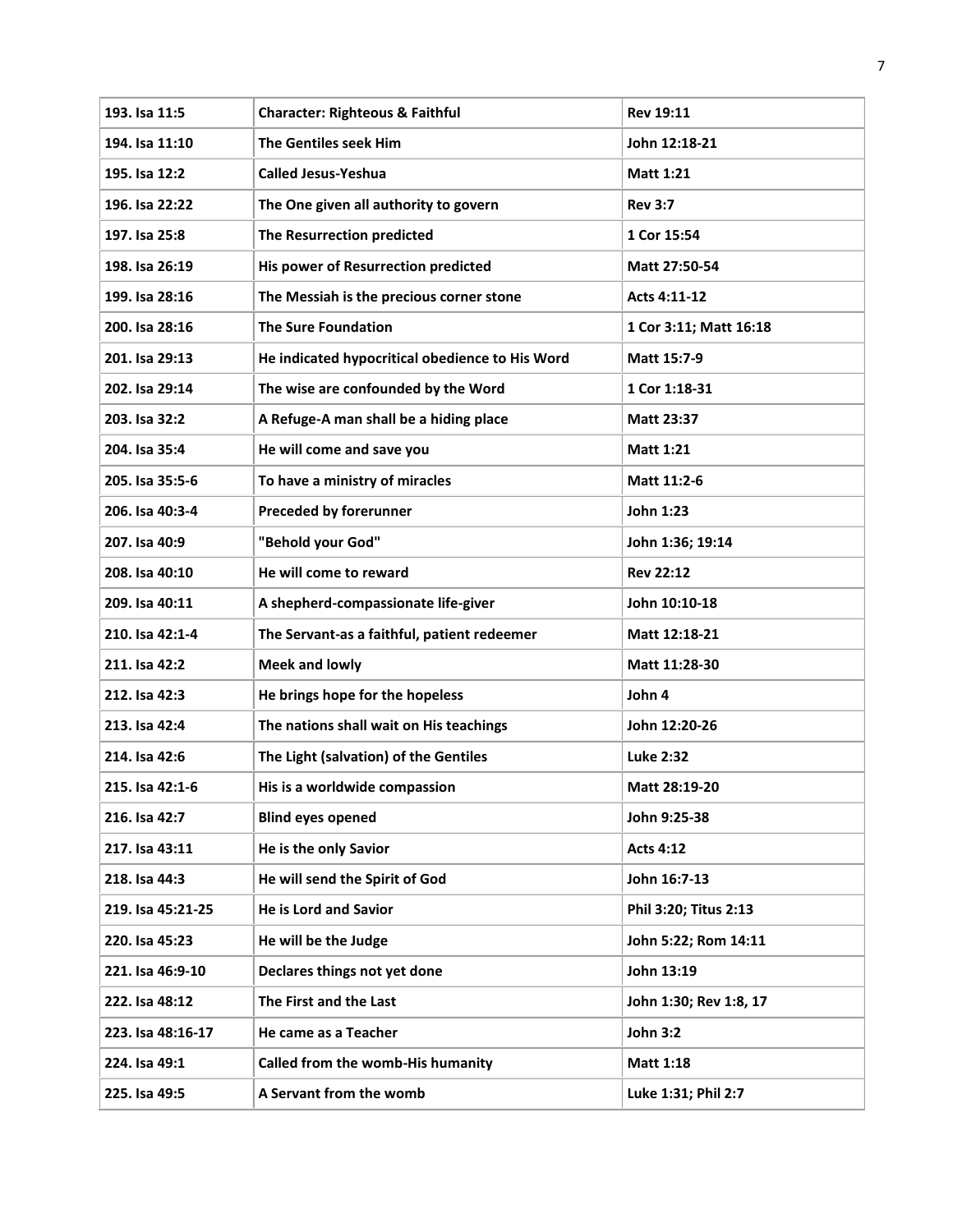| 226. Isa 49:6  | He will restore Israel                           | Acts 3:19-21; 15:16-17                 |
|----------------|--------------------------------------------------|----------------------------------------|
| 227. Isa 49:6  | <b>He is Salvation for Israel</b>                | Luke 2:29-32                           |
| 228. Isa 49:6  | He is the Light of the Gentiles                  | John 8:12; Acts 13:47                  |
| 229. Isa 49:6  | He is Salvation unto the ends of the earth       | Acts 15:7-18                           |
| 230. Isa 49:7  | He is despised of the Nation                     | John 1:11; 8:48-49; 19:14-15           |
| 231. Isa 50:3  | Heaven is clothed in black at His humiliation    | Luke 23:44-45                          |
| 232. Isa 50:4  | He is a learned counselor for the weary          | Matt 7:29; 11:28-29                    |
| 233. Isa 50:5  | The Servant bound willingly to obedience         | Matt 26:39                             |
| 234. Isa 50:6a | "I gave my back to those who struck Me"          | <b>Matt 27:26</b>                      |
| 235. Isa 50:6b | He was smitten on the cheeks                     | <b>Matt 26:67</b>                      |
| 236. Isa 50:6c | He was spat upon                                 | Matt 27:30                             |
| 237. Isa 52:7  | Published good tidings upon mountains            | Matt 5:12; 15:29; 28:16                |
| 238. Isa 52:13 | <b>The Servant exalted</b>                       | Acts 1:8-11; Eph 1:19-22; Phil 2:5-9   |
| 239. Isa 52:14 | The Servant shockingly abused                    | Luke 18:31-34; Matt 26:67-68           |
| 240. Isa 52:15 | Nations startled by message of the Servant       | Luke 18:31-34; Matt 26:67-68           |
| 241. Isa 52:15 | His blood shed sprinkles nations                 | Heb 9:13-14; Rev 1:5                   |
| 242. Isa 53:1  | His people would not believe Him                 | John 12:37-38                          |
| 243. Isa 53:2  | Appearance of an ordinary man                    | Phil 2:6-8                             |
| 244. Isa 53:3a | <b>Despised</b>                                  | Luke 4:28-29                           |
| 245. Isa 53:3b | Rejected                                         | Matt 27:21-23                          |
| 246. Isa 53:3c | <b>Great sorrow and grief</b>                    | Matt 26:37-38; Luke 19:41; Heb<br>4:15 |
| 247. Isa 53:3d | Men hide from being associated with Him          | Mark 14:50-52                          |
| 248. Isa 53:4a | He would have a healing ministry                 | Matt 8:16-17                           |
| 249. Isa 53:4b | Thought to be cursed by God                      | Matt 26:66; 27:41-43                   |
| 250. Isa 53:5a | Bears penalty for mankind's iniquities           | 2 Cor 5:21; Heb 2:9                    |
| 251. Isa 53:5b | His sacrifice provides peace between man and God | <b>Col 1:20</b>                        |
| 252. Isa 53:5c | His sacrifice would heal man of sin              | 1 Pet 2:24                             |
| 253. Isa 53:6a | He would be the sin-bearer for all mankind       | 1 John 2:2; 4:10                       |
| 254. Isa 53:6b | God's will that He bear sin for all mankind      | Gal 1:4                                |
| 255. Isa 53:7a | <b>Oppressed and afflicted</b>                   | Matt 27:27-31                          |
| 256. Isa 53:7b | Silent before his accusers                       | Matt 27:12-14                          |
| 257. Isa 53:7c | <b>Sacrificial lamb</b>                          | John 1:29; 1 Pet 1:18-19               |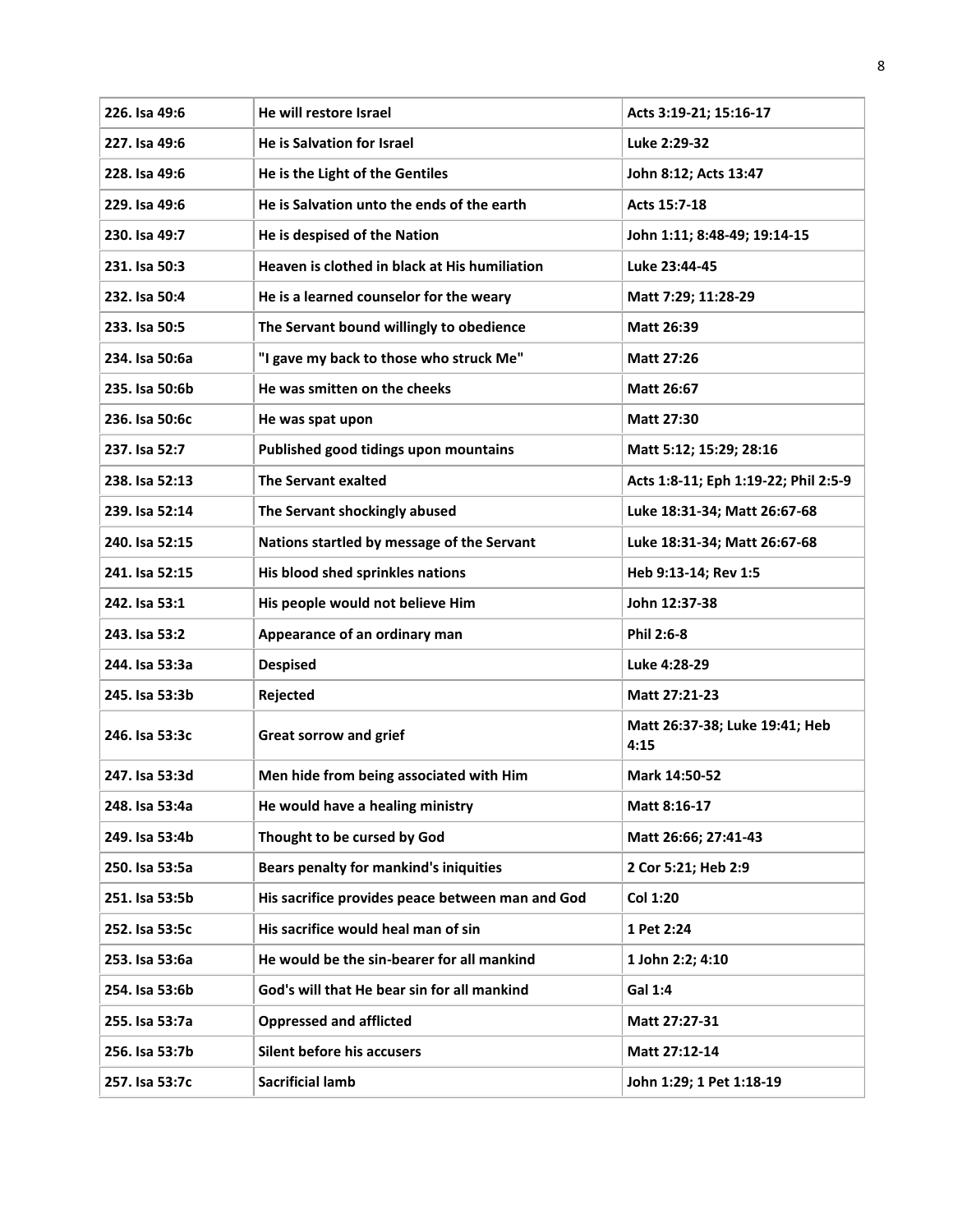| 258. Isa 53:8a   | <b>Confined and persecuted</b>                 | Matt 26:47-27:31       |
|------------------|------------------------------------------------|------------------------|
| 259. Isa 53:8b   | He would be judged                             | John 18:13-22          |
| 260. Isa 53:8c   | <b>Killed</b>                                  | <b>Matt 27:35</b>      |
| 261. Isa 53:8d   | Dies for the sins of the world                 | 1 John 2:2             |
| 262. Isa 53:9a   | Buried in a rich man's grave                   | <b>Matt 27:57</b>      |
| 263. Isa 53:9b   | Innocent and had done no violence              | Luke 23:41; John 18:38 |
| 264. Isa 53:9c   | No deceit in his mouth                         | 1 Pet 2:22             |
| 265. Isa 53:10a  | God's will that He die for mankind             | John 18:11             |
| 266. Isa 53:10b  | An offering for sin                            | Matt 20:28; Gal 3:13   |
| 267. Isa 53:10c  | <b>Resurrected and live forever</b>            | <b>Rom 6:9</b>         |
| 268. Isa 53:10d  | He would prosper                               | John 17:1-5            |
| 269. Isa 53:11a  | God fully satisfied with His suffering         | John 12:27             |
| 270. Isa 53:11b  | God's servant would justify man                | Rom 5:8-9, 18-19       |
| 271. Isa 53:11c  | The sin-bearer for all mankind                 | Heb 9:28               |
| 272. Isa 53:12a  | <b>Exalted by God because of his sacrifice</b> | <b>Matt 28:18</b>      |
| 273. Isa 53:12b  | He would give up his life to save mankind      | Luke 23:46             |
| 274. Isa 53:12c  | Numbered with the transgressors                | Mark 15:27-28          |
| 275. Isa 53:12d  | Sin-bearer for all mankind                     | 1 Pet 2:24             |
| 276. Isa 53:12e  | Intercede to God in behalf of mankind          | Luke 23:34; Rom 8:34   |
| 277. Isa 55:3    | <b>Resurrected by God</b>                      | Acts 13:34             |
| 278. Isa 55:4a   | A witness                                      | John 18:37             |
| 279. Isa 55:4b   | He is a leader and commander                   | Heb 2:10               |
| 280. Isa 55:5    | God would glorify Him                          | <b>Acts 3:13</b>       |
| 281. Isa 59:16a  | Intercessor between man and God                | Matt 10:32             |
| 282. Isa 59:16b  | He would come to provide salvation             | John 6:40              |
| 283. Isa 59:20   | He would come to Zion as their Redeemer        | Luke 2:38              |
| 284. Isa 60:1-3  | He would show light to the Gentiles            | Acts 26:23             |
| 285. Isa 61:1a   | The Spirit of God upon him                     | Matt 3:16-17           |
| 286. Isa 61:1b   | The Messiah would preach the good news         | Luke 4:16-21           |
| 287. Isa 61:1c   | Provide freedom from the bondage of sin        | John 8:31-36           |
| 288. Isa 61:1-2a | Proclaim a period of grace                     | Gal 4:4-5              |
| 289. Jer 23:5-6  | <b>Descendant of David</b>                     | Luke 3:23-31           |
| 290. Jer 23:5-6  | The Messiah would be both God and Man          | John 13:13; 1 Tim 3:16 |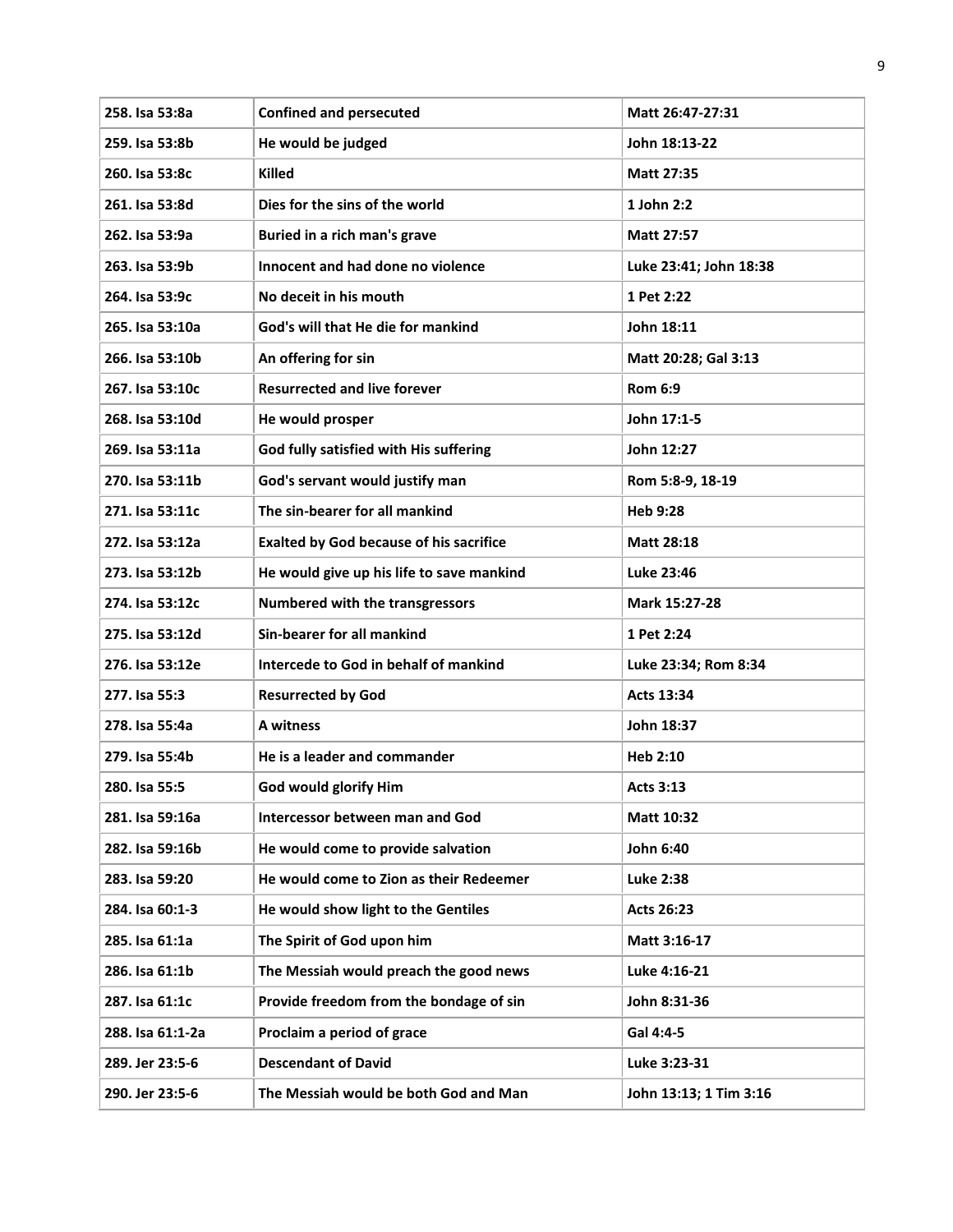| 291. Jer 31:22     | Born of a virgin                            | Matt 1:18-20            |
|--------------------|---------------------------------------------|-------------------------|
| 292. Jer 31:31     | The Messiah would be the new covenant       | <b>Matt 26:28</b>       |
| 293. Jer 33:14-15  | <b>Descendant of David</b>                  | Luke 3:23-31            |
| 294. Ezek 34:23-24 | <b>Descendant of David</b>                  | <b>Matt 1:1</b>         |
| 295. Ezek 37:24-25 | <b>Descendant of David</b>                  | Luke 1:31-33            |
| 296. Dan 2:44-45   | The Stone that shall break the kingdoms     | Matt 21:44              |
| 297. Dan 7:13-14a  | He would ascend into heaven                 | Acts 1:9-11             |
| 298. Dan 7:13-14b  | <b>Highly exalted</b>                       | Eph 1:20-22             |
| 299. Dan 7:13-14c  | His dominion would be everlasting           | Luke 1:31-33            |
| 300. Dan 9:24a     | To make an end to sins                      | Gal 1:3-5               |
| 301. Dan 9:24a     | To make reconciliation for iniquity         | Rom 5:10; 2 Cor 5:18-21 |
| 302. Dan 9:24b     | He would be holy                            | <b>Luke 1:35</b>        |
| 303. Dan 9:25      | <b>His announcement</b>                     | John 12:12-13           |
| 304. Dan 9:26a     | Cut off                                     | Matt 16:21; 21:38-39    |
| 305. Dan 9:26b     | Die for the sins of the world               | <b>Heb 2:9</b>          |
| 306. Dan 9:26c     | Killed before the destruction of the temple | Matt 27:50-51           |
| 307. Dan 10:5-6    | Messiah in a glorified state                | Rev 1:13-16             |
| 308. Hos 11:1      | He would be called out of Egypt             | <b>Matt 2:15</b>        |
| 309. Hos 13:14     | He would defeat death                       | 1 Cor 15:55-57          |
| 310. Joel 2:32     | Offer salvation to all mankind              | Rom 10:9-13             |
| 311. Jonah 1:17    | <b>Death and resurrection of Christ</b>     | Matt 12:40; 16:4        |
| 312. Mic 5:2a      | <b>Born in Bethlehem</b>                    | Matt 2:1-6              |
| 313. Mic 5:2b      | Ruler in Israel                             | Luke 1:33               |
| 314. Mic 5:2c      | <b>From everlasting</b>                     | <b>John 8:58</b>        |
| 315. Hag 2:6-9     | He would visit the second Temple            | Luke 2:27-32            |
| 316. Hag 2:23      | <b>Descendant of Zerubbabel</b>             | Luke 2:27-32            |
| 317. Zech 3:8      | God's servant                               | John 17:4               |
| 318. Zech 6:12-13  | <b>Priest and King</b>                      | <b>Heb 8:1</b>          |
| 319. Zech 9:9a     | Greeted with rejoicing in Jerusalem         | Matt 21:8-10            |
| 320. Zech 9:9b     | <b>Beheld as King</b>                       | John 12:12-13           |
| 321. Zech 9:9c     | The Messiah would be just                   | John 5:30               |
| 322. Zech 9:9d     | The Messiah would bring salvation           | Luke 19:10              |
| 323. Zech 9:9e     | The Messiah would be humble                 | Matt 11:29              |